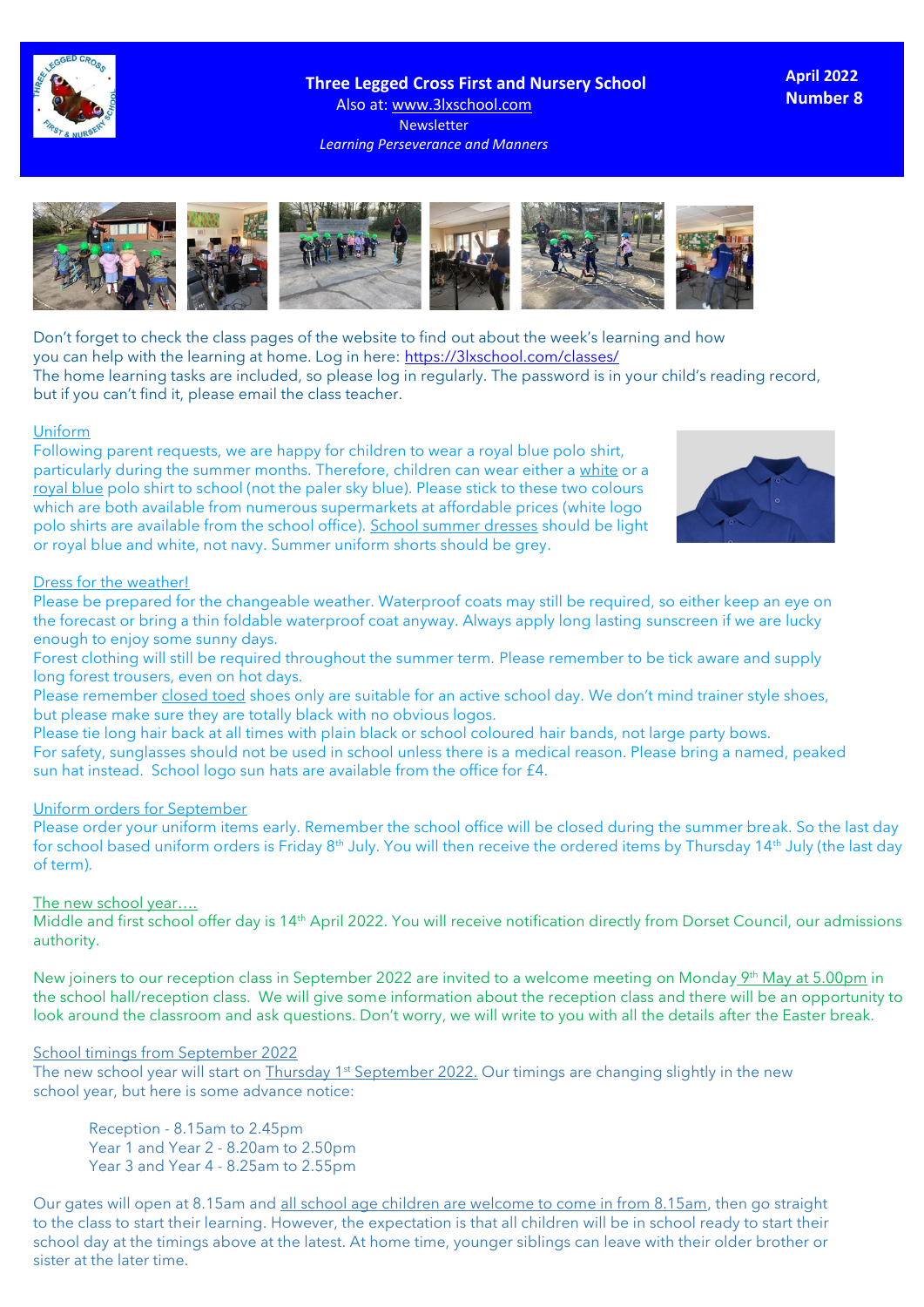From September, nursery sessions will be:

Morning - 9.00am to 12.00pm Afternoon - 12.00pm to 3.00pm Full day - 9.00am to 3.00pm

Nursery children attending all day and afternoon sessions will require a lunch. You can provide a packed lunch or order hot meals, in advance, through Forerunner, our meals provider.

Of course, breakfast and after school club is available from 7.30 daily until 5.00pm (4.00pm on Friday). Please make advance bookings through the school office.

#### Living with Coronavirus

The Coronavirus guidance has changed. Find the new information here: <https://www.gov.uk/government/news/government-sets-out-next-steps-for-living-with-covid>

It advises:

- *Adults with the symptoms of a respiratory infection, and who have a high temperature or feel unwell, should try to stay at home and avoid contact with other people until they feel well enough to resume normal activities and they no longer have a high temperature.*
- *Children and young people who are unwell and have a high temperature should stay at home and avoid contact with other people. They can go back to school, college, or childcare when they no longer have a high temperature, and they are well enough to attend.*
- *Adults with a positive COVID-19 test result should try to stay at home and avoid contact with other people for 5 days, which is when they are most infectious. For children and young people aged 18 and under, the advice will be 3 days.*

Please also follow the guidance for other illnesses, please do not send your child to school if they are unwell. Find information about other childhood illnesses here: [https://threeleggedcrossdotcom.files.wordpress.com/2020/09/guidance\\_on\\_infection\\_control\\_in-](https://threeleggedcrossdotcom.files.wordpress.com/2020/09/guidance_on_infection_control_in-schools_poster.pdf)

[schools\\_poster.pdf](https://threeleggedcrossdotcom.files.wordpress.com/2020/09/guidance_on_infection_control_in-schools_poster.pdf)

# **We break up for Easter on Friday 8th April at the normal school leaving time. We return to school on Monday 25th**

**April.** *(Breakfast and after school club is available on both days as usual).* 

## Sports club is back for the summer term

After Easter, Sarah will run a sports club on Thursdays after school. Normal after school club costs will apply. Please email the office to request a place. Places are limited, so you will receive a confirmation email of your child's place.

## Parent Drop-In Session on Thursday 5<sup>th</sup> May 9.00am to 11.00am

Susana Ayala, our school's Early Help Family Link Worker, is running a drop-in session on Thursday 5th May at 9.00am to 11.00am in the meeting room, attached to our nursery. She plans to run monthly sessions to support local families with their concerns and queries.

### Friends of Three Legged Cross First and Nursery School

We now have an official fundraising group. The group is raising funds for our playground renovation. This means they will operate a separate bank account to the main school account. If you wish to transfer funds for any fund raising event, please contact Lisa via the friends Facebook page.

### **Please park responsibly and consider our neighbours. Keep our access clear at all times. Consider our children's safety. Please do not use our gate entrance as a turning or stopping place. It is not safe.**

### Please help us avoid waste

If you have ordered a hot meal but then decide to provide a packed lunch, please remember to cancel your booked meal. The amount of money the school receives for Infant Free School Meals does not cover the cost of every child in Reception class, Year 1, and Year 2. The school is still charged for any unused hot meals.

### Shopping online? Use easyfundraising!

Three Legged Cross First & Nursery School are now registered with easyfundraising, which means you can raise FREE donations for us every time you shop online. Over 4,000 shops and sites will donate to us when you use easyfundraising to shop with them – at no extra cost to yourself! These donations really mount up and make a BIG difference to us, so we'd really appreciate it if you could take a moment to sign up and support us. It's completely FREE and only takes a moment. You can find our easyfundraising page at:

[https://www.easyfundraising.org.uk/causes/threeleggedcross/?utm\\_campaign=raise-more&utm\\_content=gs-e1](https://www.easyfundraising.org.uk/causes/threeleggedcross/?utm_campaign=raise-more&utm_content=gs-e1)